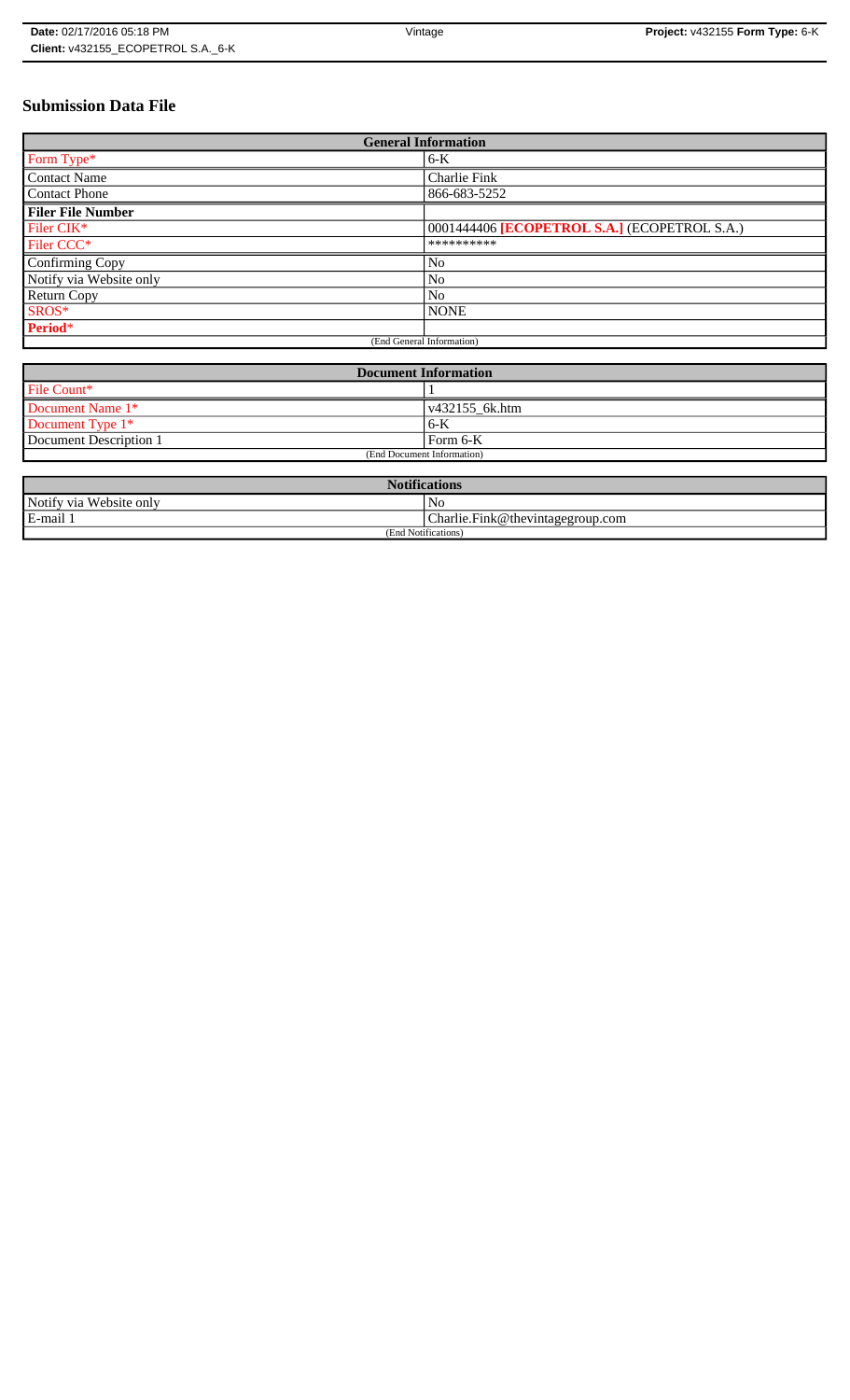## **UNITED STATES SECURITIES AND EXCHANGE COMMISSION Washington, D.C. 20549**

# **FORM 6-K**

## **REPORT OF FOREIGN PRIVATE ISSUER PURSUANT TO RULE 13a-16 OR 15d-16 UNDER THE SECURITIES EXCHANGE ACT OF 1934**

For the month of February, 2016 Commission File Number 001-34175

ECOPETROL S.A.

(Exact name of registrant as specified in its charter)

N.A.

(Translation of registrant's name into English)

COLOMBIA

(Jurisdiction of incorporation or organization)

Carrera 13 No. 36 – 24 BOGOTA D.C. – COLOMBIA

(Address of principal executive offices)

Indicate by check mark whether the registrant files or will file annual reports under cover of Form 20-F or Form 40-F.

Form 20-F  $\boxtimes$  Form 40-F  $\Box$ 

Indicate by check mark if the registrant is submitting the Form 6-K in paper as permitted by Regulation S-T Rule 101(b)(1)

Yes $\square$  No  $\square$ 

Indicate by check mark if the registrant is submitting the Form 6-K in paper as permitted by Regulation S-T Rule 101(b)(7)

 $\mathbf{Yes} \ \square \ \mathbf{No} \ \boxtimes$ 

Indicate by check mark whether the registrant by furnishing the information contained in this form is also thereby furnishing the information to the Commission pursuant to Rule 12g3-2(b) under the Securities Exchange Act of 1934.

 $Yes \Box No \boxtimes$ 

If "Yes" is marked, indicate below the file number assigned to the registrant in connection with Rule 12g3-2(b): 82-  $N/A$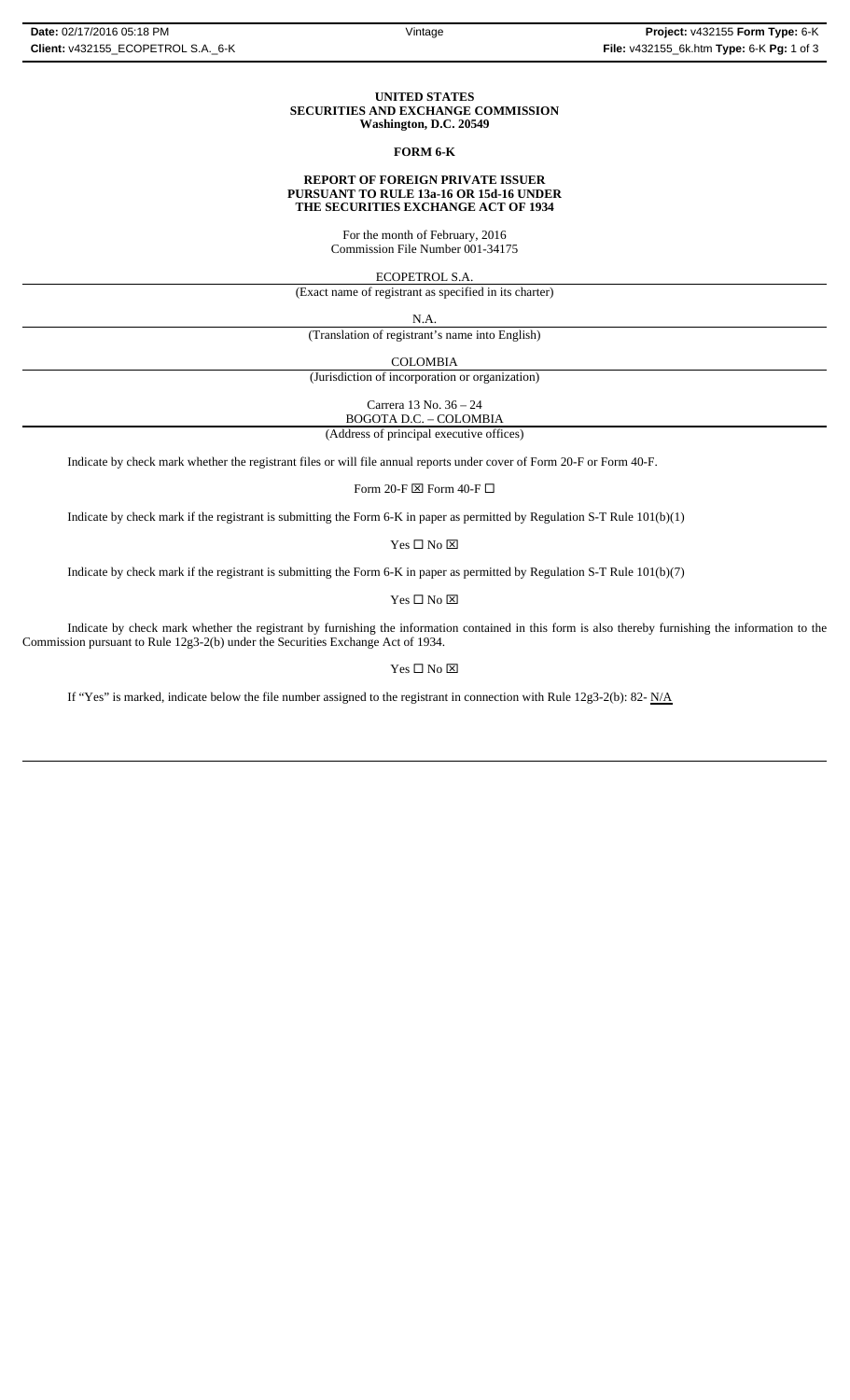# **Ecopetrol S.A. Announces that It Will Apply for Voluntary Delisting from the Toronto Stock Exchange**

Ecopetrol S.A. (BVC: ECOPETROL; NYSE: EC; TSX: ECP) ("Ecopetrol" or the "Company") announces that the Company will apply for the voluntary delisting of the Company's American Depository Shares (the "ADRs") from the Toronto Stock Exchange (the "TSX") pursuant to Section 720 of the TSX Company Manual.

In an ordinary meeting held on January 27, 2016, Minute No.232, the Board of Directors made the decision to delist from the TSX. This decision was based on the Board of Director's assessment of, among other factors, the limited trading activity of the ADRs in Canada, a liquid market for the ADRs on the New York Stock Exchange (the "NYSE") and for the ordinary shares on the local Colombian Stock Exchange (*Bolsa de Valores de Colombia*), both of which enable interested investors to acquire a participation in Ecopetrol S.A. In addition, the time and administrative efforts associated with maintaining the listing of the ADRs on the TSX were also taken into account.

After delisting from the TSX, the ADRs will continue to trade on the NYSE and the ordinary shares will continue to trade in the Colombian stock market. Therefore, the Company will continue to be subject to United States as well as Colombian reporting and corporate governance obligations.

The Company expects the delisting to be effective on March 2, 2016.

-----------------------------------------

#### **Bogota, February 17, 2016**

*Ecopetrol is the largest company in Colombia and is an integrated oil & gas company; it is among the top 50 oil companies in the world and among the four top ones in Latin America. Besides Colombia - where it generates over 60% of the national production - it has exploration and production activities in Brazil, Peru & the US (Gulf of Mexico). Ecopetrol owns the largest refinery in Colombia and most of the pipeline and multi-product pipeline network in the country, and is significantly increasing its participation in bio-fuels.*

*This release contains statements that may be considered forward looking statements within the meaning of Section 27A of the U.S. Securities Act of 1933 and Section 21E of the U.S. Securities Exchange Act of 1934. All forward-looking statements, whether made in this release or in future filings or press releases or orally, address matters that involve risks and uncertainties, including in respect of the Company's prospects for growth and its ongoing access to capital to fund the Company's business plan, among others. Consequently, changes in the following factors, among others, could cause actual results to differ materially from those included in the forward-looking statements: market prices of oil & gas, our exploration and production activities, market conditions, applicable regulations, the exchange rate, the Company's competitiveness and the performance of Colombia's economy and industry, to mention a few. We do not intend, and do not assume any obligation to update these forward-looking statements.*

#### **For further information, please contact:**

**Head of Corporate Finance and Investor Relations** María Catalina Escobar Phone: (+571) 234 5190 E-mail: investors@ecopetrol.com.co

**Media Relations (Colombia)**  Jorge Mauricio Tellez Phone: + 571-234-4329 e-mail: mauricio.tellez@ecopetrol.com.co